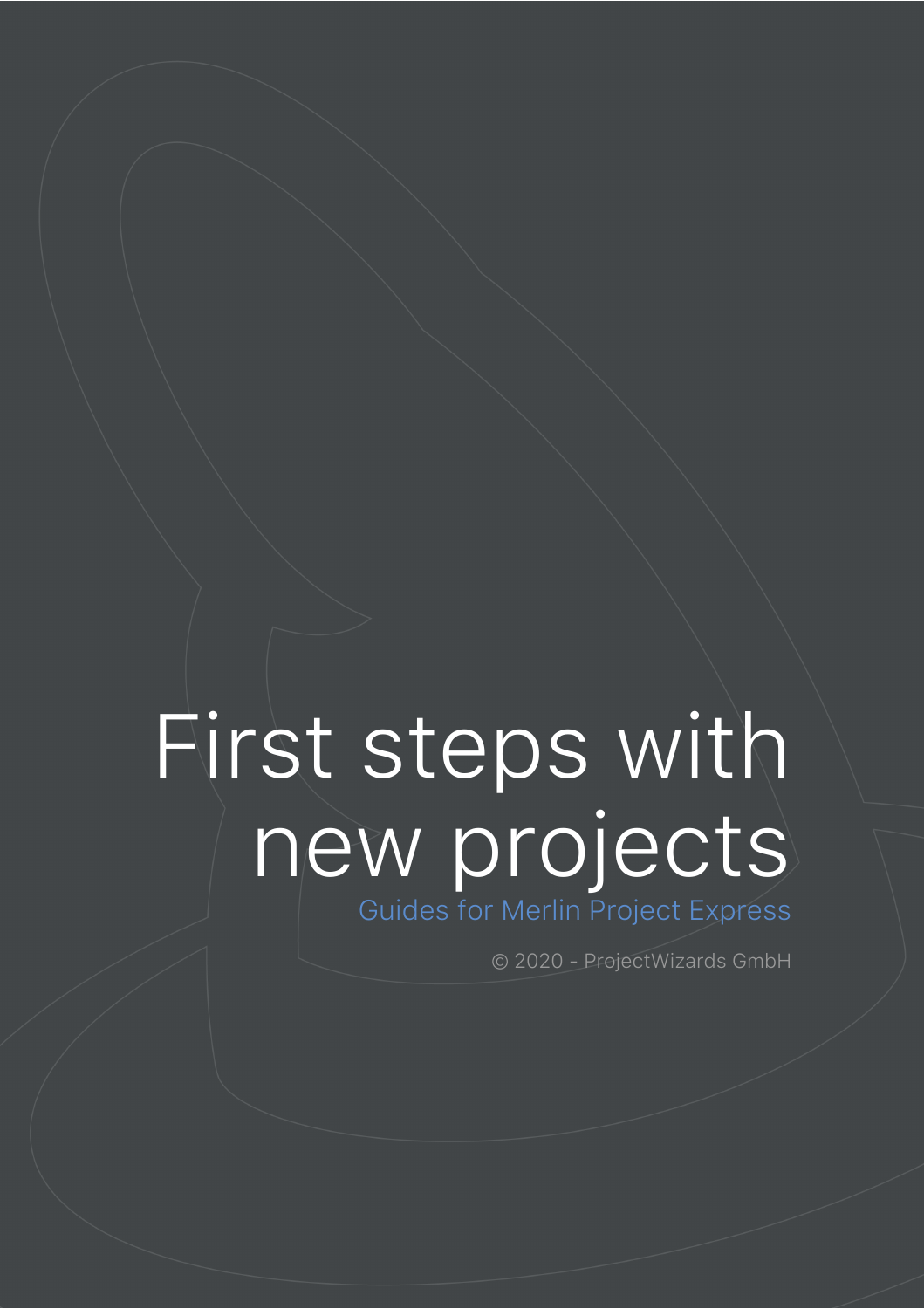# First steps with new projects - as of September 2020

| Opening a new project           | 1 |
|---------------------------------|---|
| Naming your project             | 3 |
| Project Inspector               | 3 |
| Setting the project's direction | 3 |
| <b>Start Date</b>               | 5 |
| First day of week               | 5 |
| Regular working times           | 7 |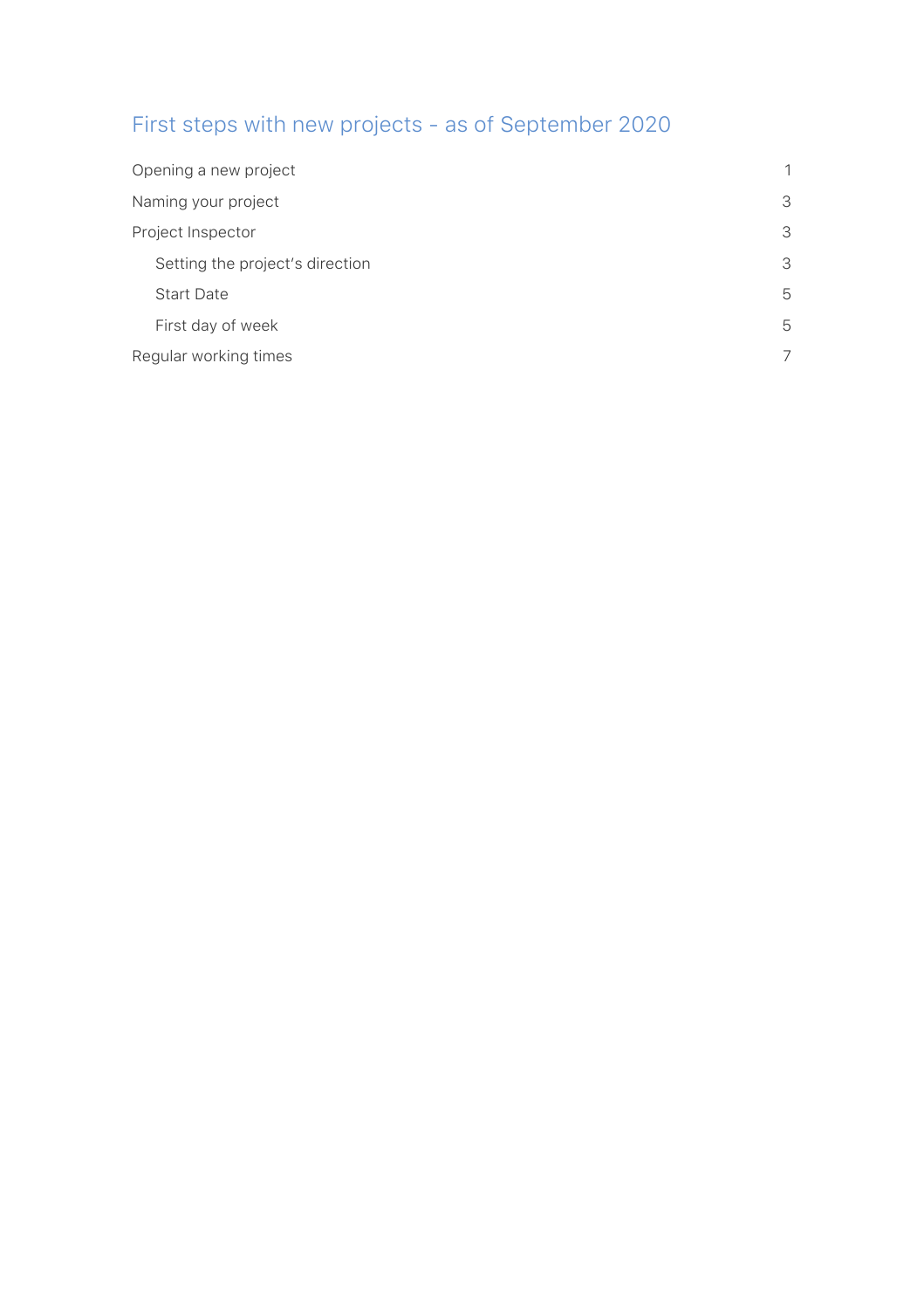#### The following guide will help you get started with new projects.

#### <span id="page-2-0"></span>Opening a new project

When Merlin Project Express starts without an open project, or when you call *File > New…* following window will be displayed:



To create a new empty project, click the **Empty Document** button.

To start a project out a specific template, select the template and click the **Create** button.

To open an existing project, click the **Open existing document** button and select the file.

Recently opened files are listed in the **Recent Documents** area.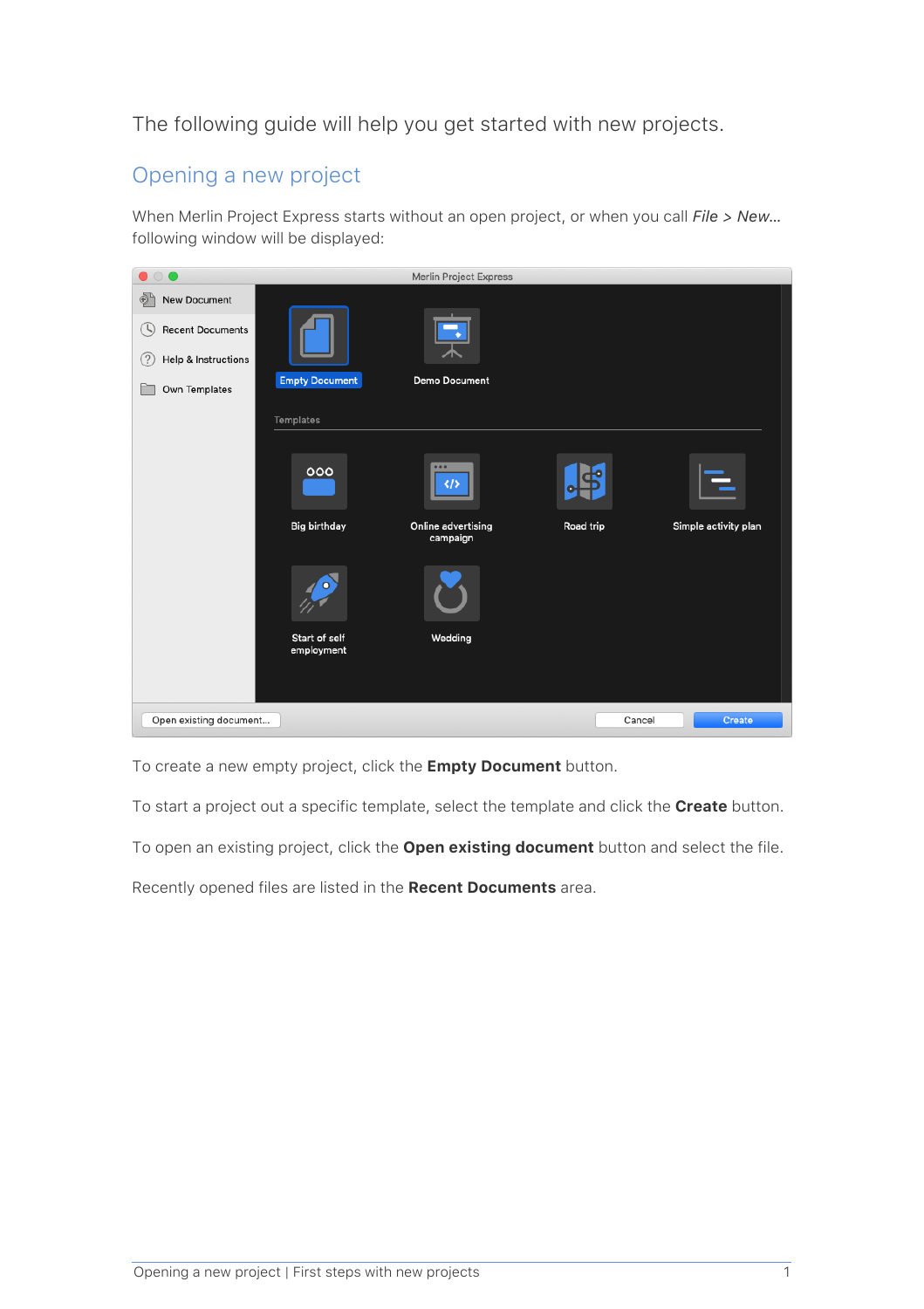| $\bullet$<br>$\circ$ $\bullet$             | Merlin Project    |                    |
|--------------------------------------------|-------------------|--------------------|
| $\mathbf{P}$<br>New Document               | <b>Document</b>   | <b>Last Opened</b> |
|                                            | <b>My Project</b> | Today at 12:25     |
| $(\mathcal{L})$<br><b>Recent Documents</b> | <b>Desktop</b>    |                    |
| (2)<br>Help & Instructions                 |                   |                    |
| Own Templates                              |                   |                    |
|                                            |                   |                    |
|                                            |                   |                    |
|                                            |                   |                    |
|                                            |                   |                    |
|                                            |                   |                    |
|                                            |                   |                    |
|                                            |                   |                    |
|                                            |                   |                    |
| Open existing document                     |                   | Cancel<br>Open     |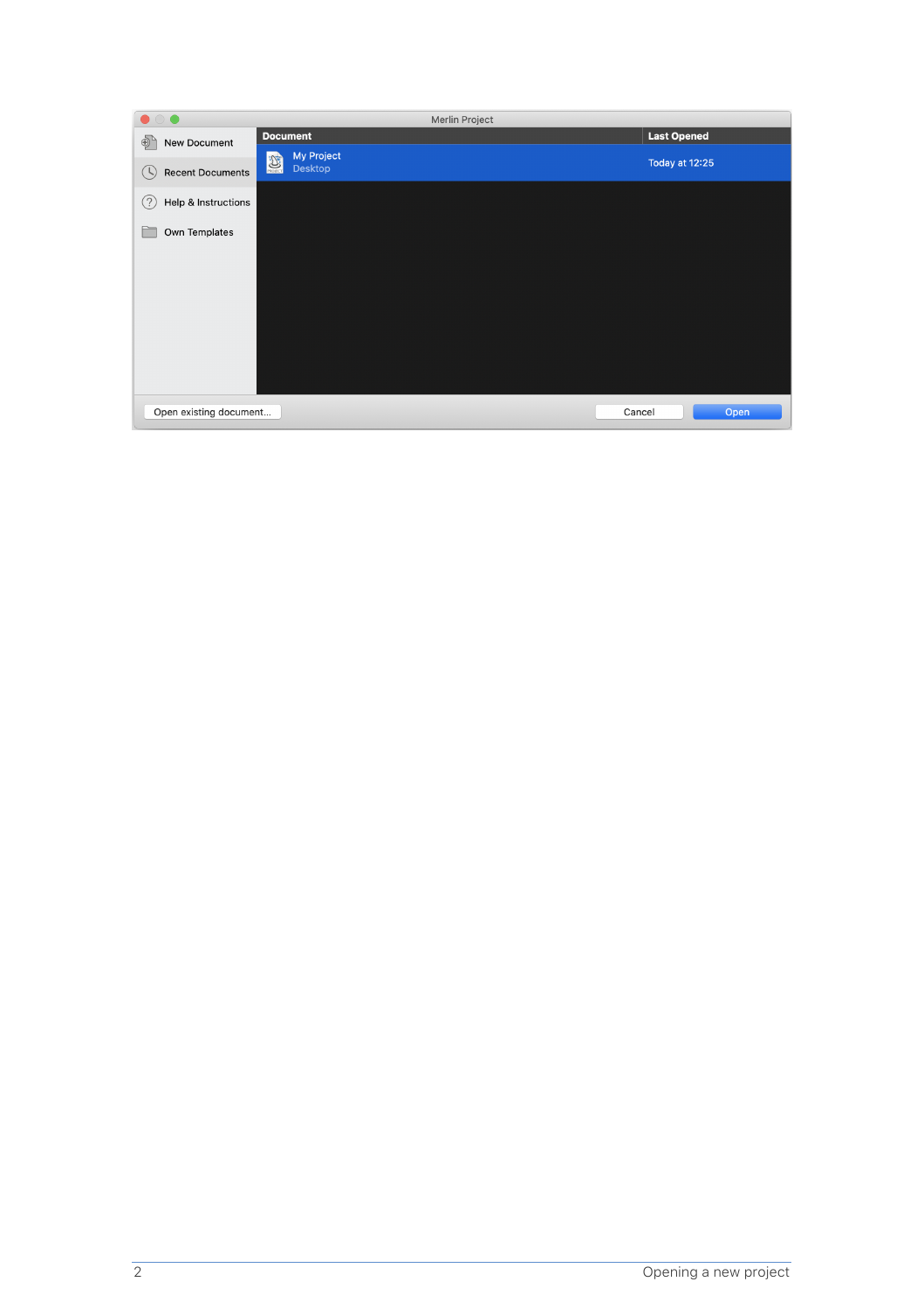### <span id="page-4-0"></span>Naming your project

Name your project. To do this, double-click *New Project* in row #0 of the outline and give your project a new title.

|      | $\checkmark$            | □ 三 三 ∥ ∥ ▽   券 ▽  |                           |    |                    |    |    |  |
|------|-------------------------|--------------------|---------------------------|----|--------------------|----|----|--|
|      | <b>T</b> Work Breakdown |                    |                           |    |                    |    |    |  |
| $\#$ | <b>Traits</b>           | <b>Title</b>       | Given Work   WK 17, 23. A |    |                    |    |    |  |
|      |                         |                    |                           | 27 | 28                 | 29 | 30 |  |
|      | $0 \equiv \odot$        | <b>New Project</b> | 1 day ?                   |    | <b>New Project</b> |    |    |  |
|      |                         |                    |                           |    |                    |    |    |  |

#### <span id="page-4-1"></span>Project Inspector

Display the Inspector by clicking *row #0* (the project). It contains a number of options for the selected project. Here you can also change the title and start date of the project.



Each Inspector has multiple tabs containing further options. When you select elements, as in this case *row #0*, the corresponding Inspector always appears.

|                             | ţ                  | л.                      | $\mathbf{x}$ |   |
|-----------------------------|--------------------|-------------------------|--------------|---|
|                             |                    | Activity: Plan          |              |   |
| $\dot{z}$                   | $\bar{\Xi}_0$      | $\mathcal{C}_\phi$      | $\equiv$     |   |
| $\blacktriangleright$ Title | <b>New Project</b> |                         |              |   |
| <b>Work</b>                 | $1$ day $?$        |                         |              |   |
| <b>Duration</b>             |                    |                         |              |   |
| <b>Milestone</b>            |                    |                         |              |   |
| <b>Start</b>                | <b>Earliest</b>    |                         |              | ≎ |
| <b>Earliest</b>             |                    | 30. April 2018 at 00:00 |              | 茴 |

#### <span id="page-4-2"></span>Setting the project's direction

You can plan a project forwards or backwards. If you've already got a fixed end date for the overall project, you can also take a backward-looking approach. To do this, in your project click Settings and set the Direction to »Backward«.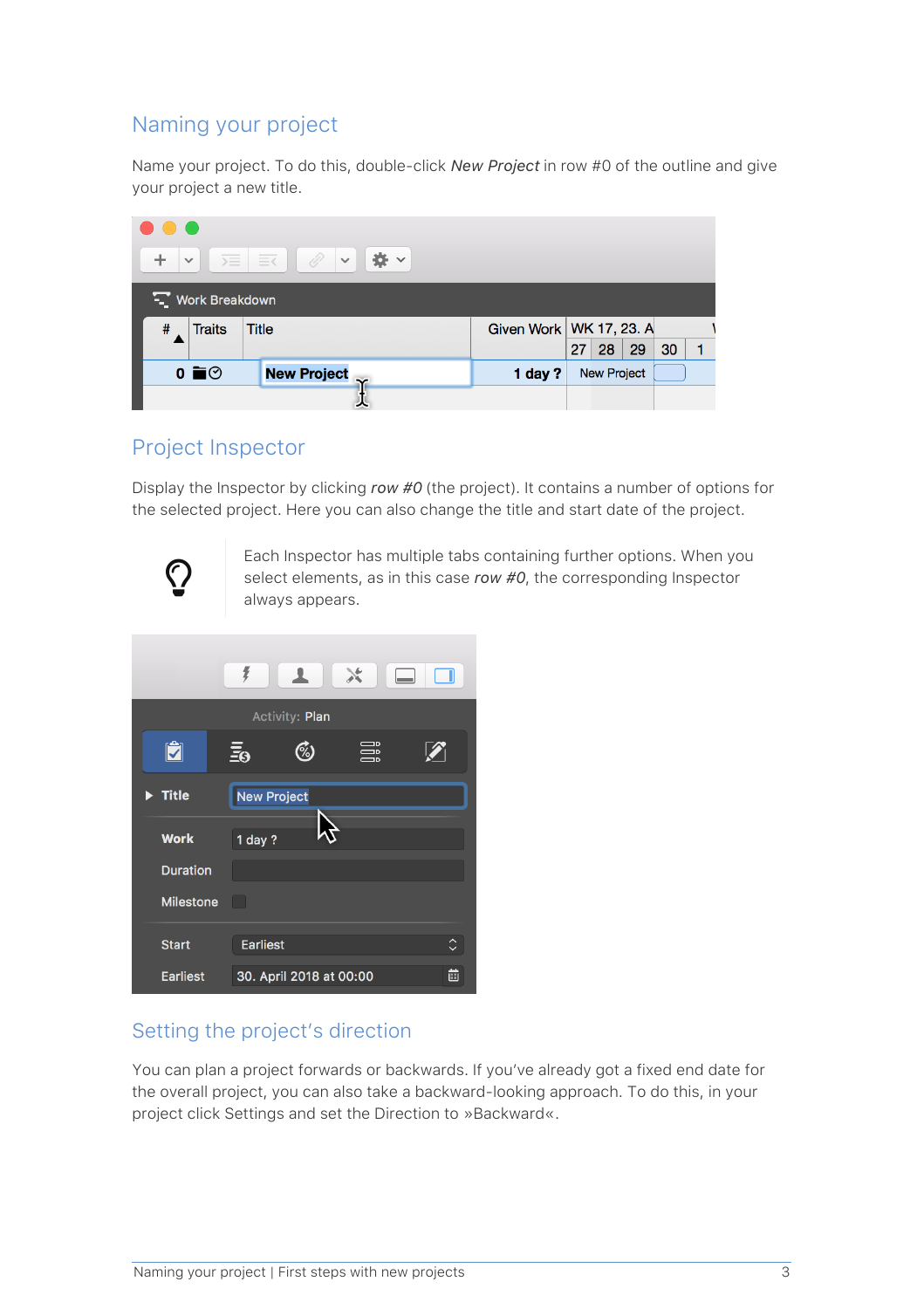| O                   |                                  | $\mathsf{X}$   |
|---------------------|----------------------------------|----------------|
|                     | New Project: General             |                |
| <b>ili</b>          |                                  |                |
| <b>Date Presets</b> |                                  |                |
| <b>Direction</b>    | Forward<br>√                     |                |
| <b>Start</b>        | <b>Backward</b><br>JUIL 14, ZUTC | 画<br>$2.00$ AM |
| First day of week   | <b>Sunday</b>                    |                |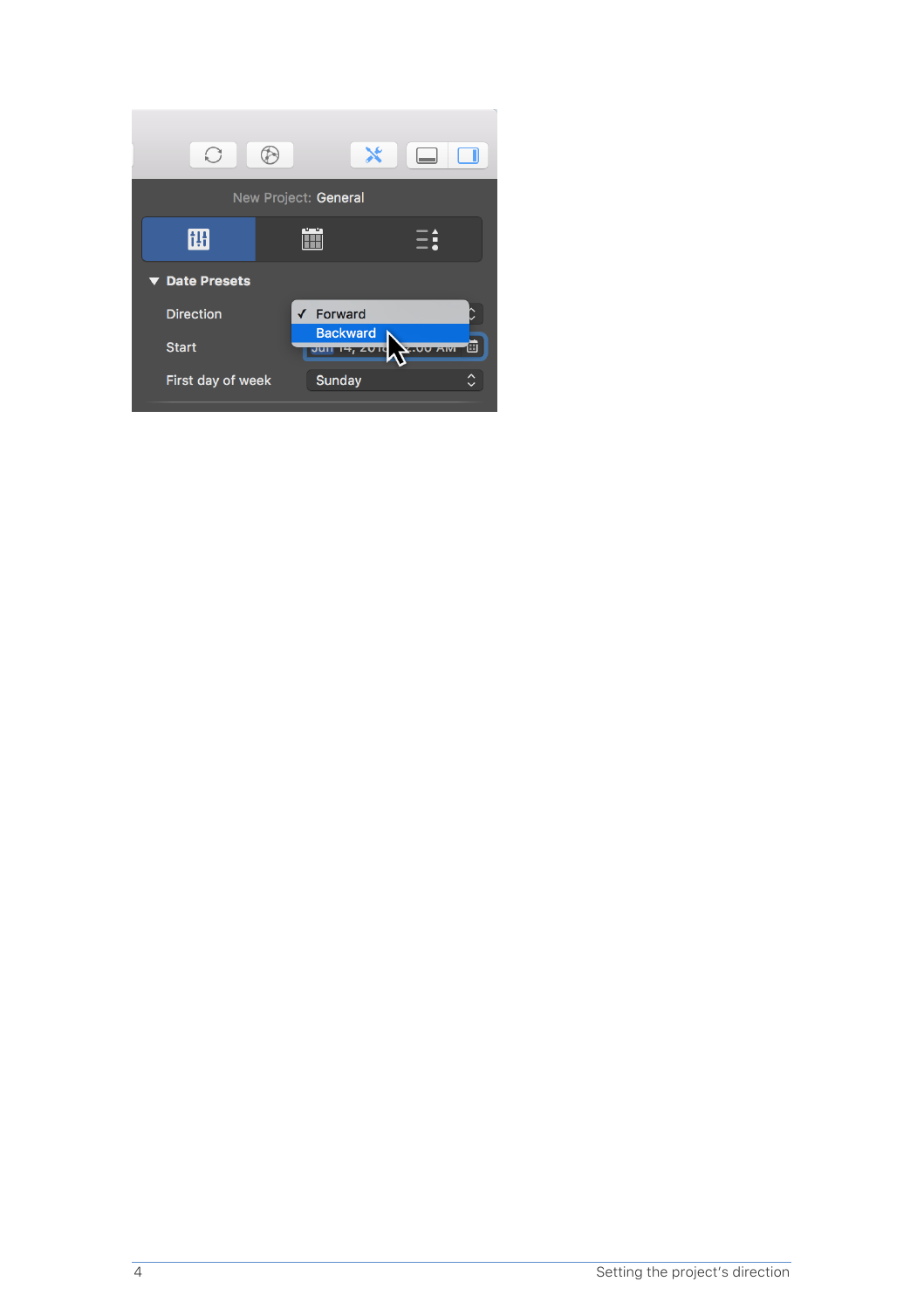#### <span id="page-6-0"></span>Start Date

In the Inspector, click the **Calendar icon** in the *Start > Earliest* field. Use the calendar to set the earliest planned start for the project.

| <b>Activity: Plan</b> |                                  |                            |                         |                 |                      |                  |         |                 |         |        |  |
|-----------------------|----------------------------------|----------------------------|-------------------------|-----------------|----------------------|------------------|---------|-----------------|---------|--------|--|
|                       | $\dot{\bar{\bm{\triangledown}}}$ | $\bar{\bar{\mathbb{E}}}$ 9 |                         |                 | %                    |                  | 먦       |                 |         |        |  |
|                       | <b>Title</b>                     |                            | <b>New Project</b>      |                 |                      |                  |         |                 |         |        |  |
|                       | <b>Work</b>                      |                            | 1 day ?                 |                 |                      |                  |         |                 |         |        |  |
|                       | <b>Duration</b>                  |                            |                         |                 |                      |                  |         |                 |         |        |  |
|                       | <b>Milestone</b>                 | $\Box$                     |                         |                 |                      |                  |         |                 |         |        |  |
|                       | <b>Start</b>                     |                            | <b>Earliest</b>         |                 |                      |                  |         |                 |         | ≎      |  |
|                       | <b>Earliest</b>                  |                            | 30. April 2018 at 00:00 |                 |                      |                  |         |                 |         | 面      |  |
|                       | End                              |                            | $\bigodot$              |                 |                      | $2018$ $>$ April |         |                 |         |        |  |
|                       | Alignment                        |                            | 13                      | M<br>26         | т<br>27 <sup>2</sup> | W<br>28          | т<br>29 | F<br>30         | S<br>31 | S<br>1 |  |
|                       |                                  |                            | 14                      | $2^{\circ}$     | 3 <sup>1</sup>       | $\overline{4}$   | 5       | 6               | 7       | 8      |  |
|                       | <b>Expected</b>                  |                            | 15                      | 9               | 10 <sup>1</sup>      | 11               | 12      | 13 <sup>7</sup> | 14      | 15     |  |
|                       | <b>Status</b>                    | Url                        | 16                      | 16 <sup>1</sup> | 17 <sup>7</sup>      | 18 <sup>1</sup>  | 19      | 20              | 21      | 22     |  |
|                       | <b>Start</b>                     | 30                         | 17                      | 23              | 24                   | 25 <sub>2</sub>  | 26      | 27              | 28      | 29     |  |
|                       |                                  |                            | 18                      | 30              | 1                    | $\overline{2}$   | 3       | 4               | 5       | 6      |  |
|                       | End                              | 30                         |                         |                 | <b>Today</b>         |                  |         | None            |         |        |  |
|                       | <b>Fixed earliest start date</b> |                            |                         |                 |                      |                  |         |                 |         |        |  |
|                       |                                  |                            |                         |                 |                      |                  |         |                 |         |        |  |

#### <span id="page-6-1"></span>First day of week

Per default you'll find Sunday to be the first day of week for new projects. To change it, just select another day in the *Settings > General > Date Presets*. You may need to do this for projects taking place abroad, for instance.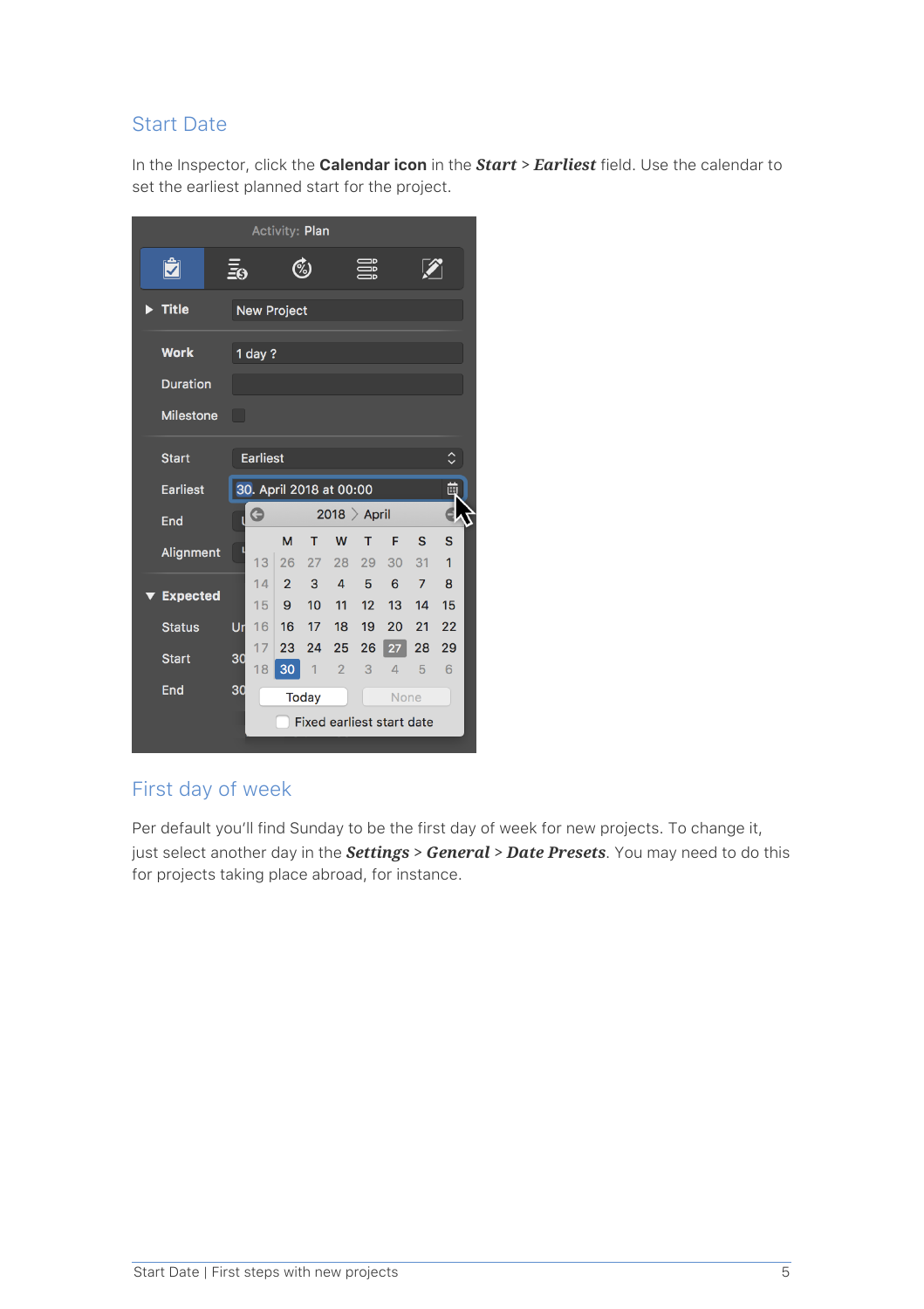|                     | New Project: General                         |   |
|---------------------|----------------------------------------------|---|
| 1!                  |                                              |   |
| <b>Date Presets</b> |                                              |   |
| <b>Direction</b>    | Forward                                      | ^ |
| <b>Start</b>        | $M_{22}$ 12 $2010$ 12.00 AM<br><b>Sunday</b> | ख |
| First day of week   | $\sqrt{\phantom{a}}$ Monday<br>Tuesday       |   |
| <b>Work</b>         | Wednesday<br>Thursday                        |   |
| Hours per work day  | Friday<br><b>Saturday</b>                    |   |
| Hours per work week | 40                                           |   |